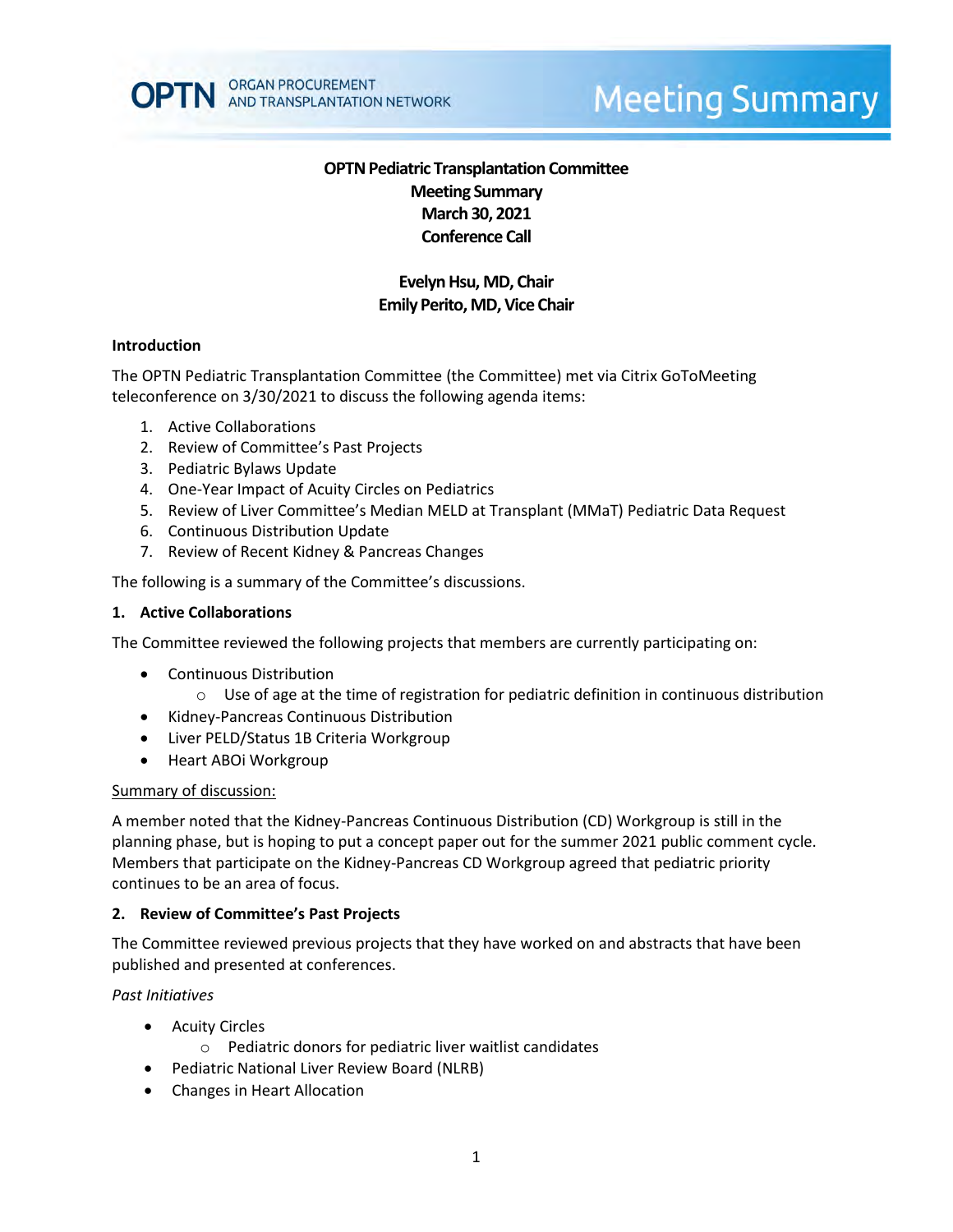• Kidney Sequence C work

# *Previous Projects*

- Pediatric Transition and Transfer Guidance Document (8/2018)
- Revise pediatric emergency membership exception pathway (7/2017)
- Establish pediatric training and experience (8/2015)

## *Conference Presentations*

- Presented at American Transplant Congress (ATC) 2020
	- o Poster: Four Years of KAS: A Pediatric Specific Report (Manuscript in progress)
	- o Oral Presentation: Pediatric National Liver Review Board: Impact on Children on the Waitlist
- To be presented at ATC 2021
	- o Rapid Fire Oral Presentation: The Pediatric National Liver Review Board: What Happens to Waitlist Registrations with Denied Exception Forms?
- To be presented at Pediatric Academic Societies 2021
	- o Platform Presentation: Effect of Multi-Organ Allocation Priority on Pediatric Kidney Candidates

## Summary of discussion:

The Chair suggested that the progress of abstracts and presentations that the Committee is working on should be a standing agenda item so members can stay updated and help where needed.

### **3. Pediatric Bylaws Update**

The Committee received an update on the Pediatric Bylaws, which were implemented on 12/8/2020. The Committee will receive the 6-month policy monitoring report during summer 2021.

There are a total of 283 active programs with a pediatric component as of 3/29/2021. As of 3/19/2021, zero pediatric candidates were registered at a program without a pediatric component.

## Summary of discussion:

The Chair stated that updates on the pediatric bylaws implementation will be helpful during future inperson committee meetings. The Chair also inquired if any members have heard frustrations in the community regarding these bylaws.

A member stated that these bylaws have been very helpful in the nephrology community as part of forming the basis for a more rigorous transplant curriculum.

## **4. One-Year Acuity Circles Data Preview**

The Committee received a data preview on the impact acuity circles has had on pediatrics. The One-Year monitoring report was not finalized, so the members were encouraged to provide feedback if there was some data of importance missing in the preview.

The full one-year report will be available on the OPTN website in the upcoming weeks.

## Data summary:

- Waitlist (WL) additions consistent in characteristics, decrease overall
- Decrease in WL dropout rates, increase in WL transplant rates
- Decrease in Status 1A/1B deceased donor liver transplant (DDLT)
- Increase in non-exception DDLT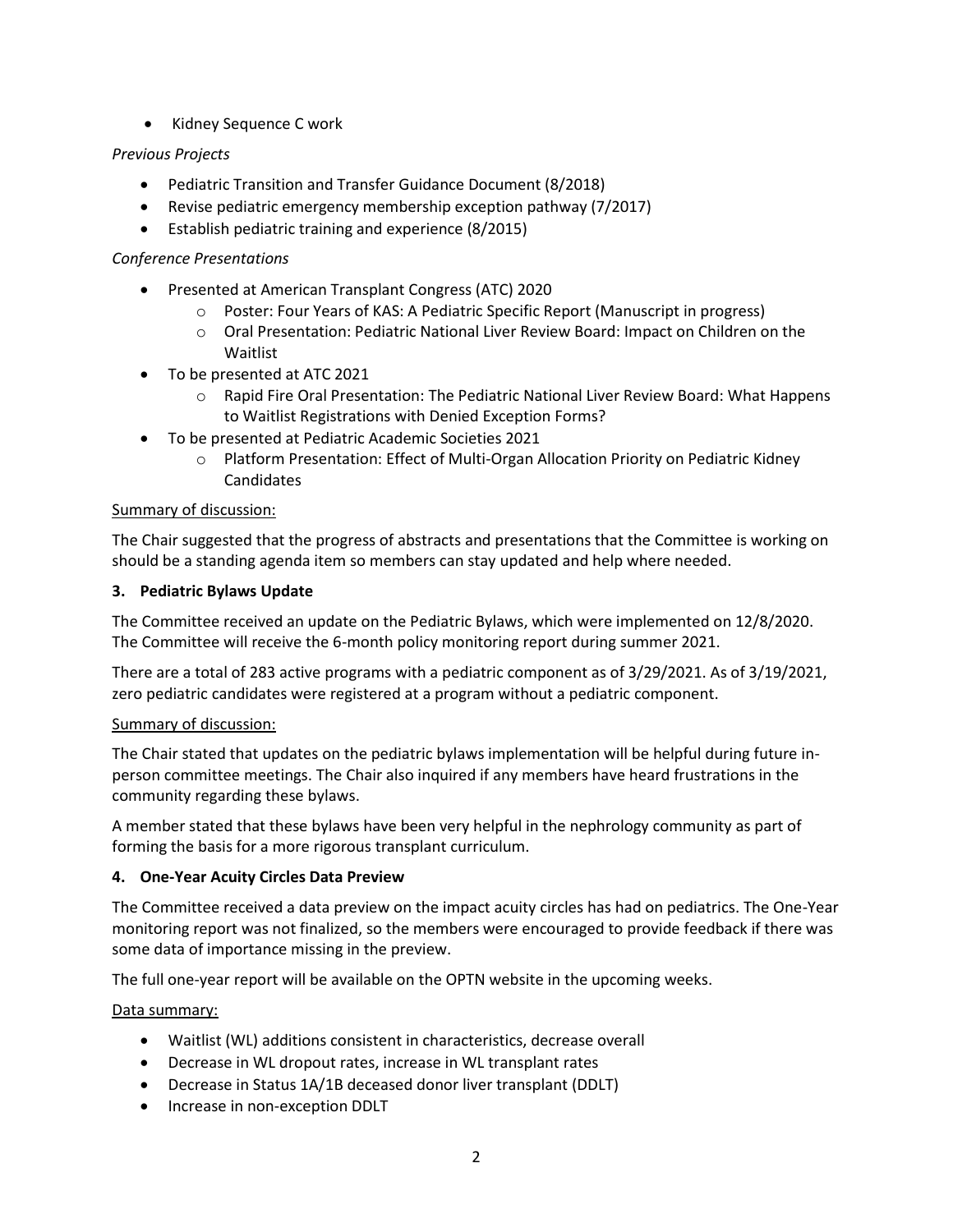- Increase in DDLT from pediatric donors
- Increase in adolescent DDLT (67%)
- Increase in national share donors (60% national)
	- o Increase in DDLT from 250 500 nautical miles
- Slight increase in cold ischemic time

## Summary of discussion:

The Chair stated that it's interesting the liver-alone waitlist mortality rate seems to increase for the 0-11 age group with MELD/PELD 37+. Staff stated that this does seem to be an increase; however, it isn't statistically significant. A member questioned if the decrease of the waitlist mortality rate is statistically significant for the 12-17 age group with MELD/PELD 37+. Staff stated that it is marginally significant.

The Chair noted that the maximum cold ischemic time for pediatric DDLT doesn't seem to be increasing post-policy. Staff stated that that's correct and the distribution of cold ischemic time isn't that different between pre-policy and post-policy.

A member inquired about what can be done to help the children that have higher MELD/PELD scores, because it seems the offers post-policy are concentrated in the lower MELD/PELD scores, especially MELD/PELD <15. The member stated that it seems like the policy is shifting the donors the wrong way. Staff pointed out that pediatric candidates with MELD/PELD 37+ and Status 1 are still getting 2.5 times as many offers and the pediatric candidates with MELD/PELD 33-36 are getting 3 times as many offers compared to the pre-policy era. Staff explained that some of the big increases in offers for pediatric candidates with lower MELD/PELD scores could be attributed to broader distribution.

A member inquired if this is specifically compared candidates' offer rates pre-policy. The member explained that if it's a pre and post-policy comparison within the MELD/PELD score groups, then lower MELD/PELD pediatric candidates may not be receiving more offers than higher MELD/PELD pediatric candidates – these rates are just showing the increase in offers post-implementation for each MELD/PELD score group.

A member inquired if this data only includes offers that could be utilized because, in their experience, they've received offers for a MELD/PELD 15 candidate while the candidates was number 350 on the waitlist. The Chair seconded this question. Staff explained that this is using OPTN match run data, so it depends on specifically how this was run. Staff stated that this data likely includes all the offers received until the organ was accepted.

A member inquired if the increase in adolescents being transplanted could be due to more adolescents being listed for transplant. Staff explained that this data is looking at total counts and they don't have an inference behind what's causing this, but they did notice this pattern as well.

The Chair expressed confusion regarding why listings would have decreased in the last year postimplementation of the policy. The Chair stated the only reason they could come up with is access to care that was affected by the COVID-19 pandemic. A member stated that they have seen the same pattern, especially in pediatric candidates with metabolic disease, and have seen a lot fewer kids referred for metabolic diseases partly because of COVID-19 (kids were indoors, not catching viral diseases and going into crisis) and partly because some of the families are waiting for new gene therapies. The Chair stated that that would possibly account for the decrease in Status 1B listings.. Staff explained that, in the oneyear report, data will be broken down by specific COVID-19 eras – COVID-19 onset and COVID-19 stabilization.

A member stated that, even though the Pediatric Bylaws Implementation wasn't implemented until December 2020, there may be a chance programs were preparing for that transition and this data may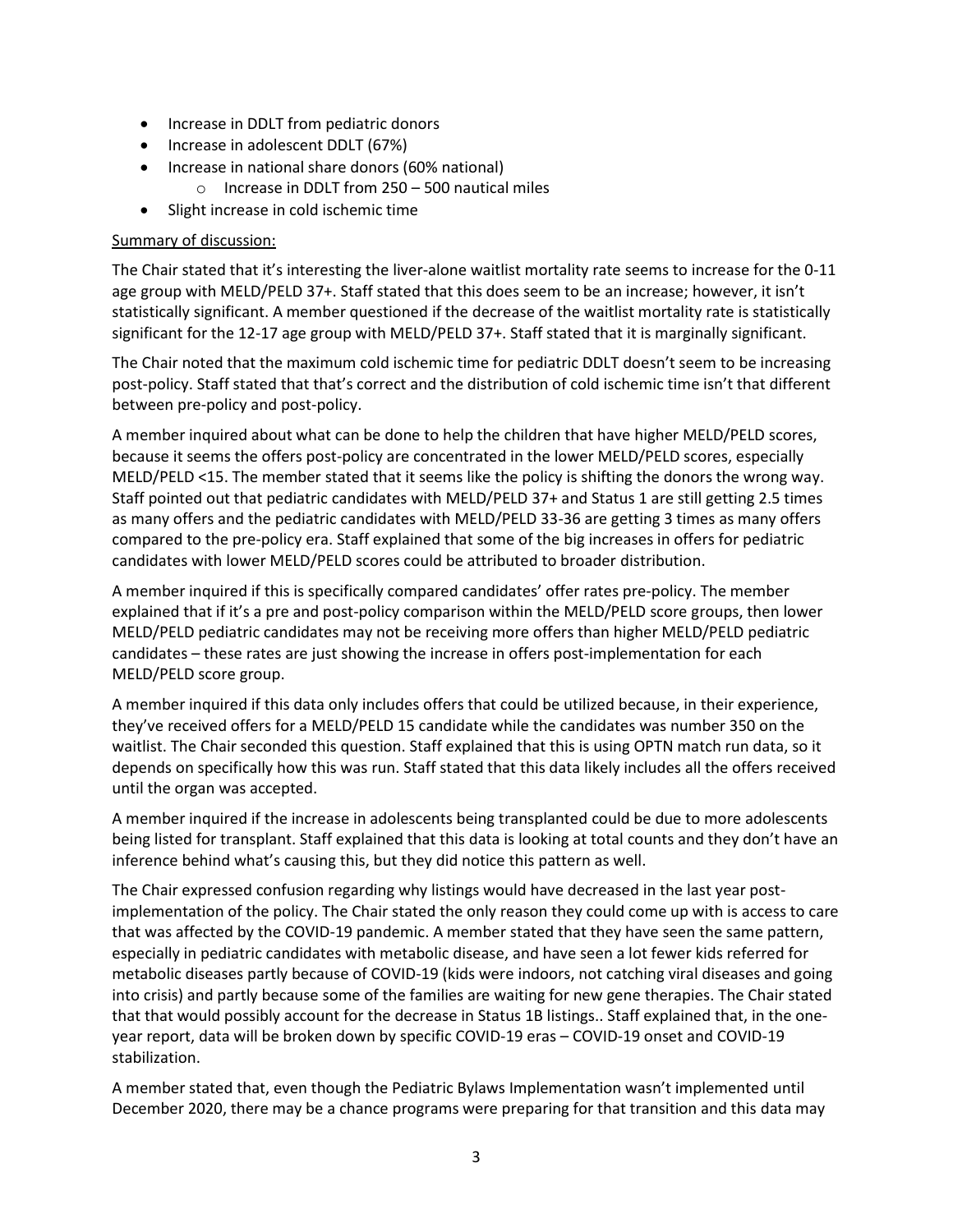be missing a subset of children who might have been transplanted at a center that wasn't able to become a pediatric center. Staff explained that the Committee may be able to determine this when the 6-month monitoring report for the Pediatric Bylaws is presented in the summer.

The Chair stated that the plan to release this one-year acuity circles report on the OPTN website is a good start and inquired if there would be a pediatric-specific report in regards to acuity circles or if there has been discussion about the publishing plan for a manuscript from the Liver & Intestine Committee. Staff explained that there will be a pediatric section of this report, but there isn't a specific plan for a manuscript publication yet. The Chair suggested that discussing the post-implementation acuity circle data and publishing the report, or just the pediatric section, as a contribution to the current science and literature would be very helpful.

The Chair inquired if members have seen a palpable change in the number of offers they are receiving, the number of transplants they are doing, the distance they are travelling for offers, or the quality of their offers. A member stated that their first impression would be no; however, that may be particular to how the member's organ procurement organization (OPO) deals with offers. If an offer is coming outside of the member's OPO area, the OPO takes the call instead of the transplant center and the OPO would only call the center if the candidate was close to receiving the organ.

A member stated that it was expected most surgeons would travel a significant distance and, although the mileage flown is consistent with the member's past experience, centers are now getting offers from larger distances for Status 1B and high PELD candidates. The offers from a wider area has increased and has improved availability of organs for the sick Status 1B or high PELD candidates.

The Chair inquired if there has been an increase in splitting livers since the implementation of acuity circles. A member stated that they think there has been an increase. The member stated that, from the implementation of acuity circles, more patients at their center have been transplanted and 80% of those transplants were split livers. A member stated that, being on the east coast, it's hard for them to know because they were having to split so many livers pre-policy.

The Chair inquired if there's a thought to look a split livers in this report and whether or not there's an increase in them. Staff stated that that data can be included. A member noted that it's important to also look at whether the other part of the liver is being transplanted in another patient or not.

A member noted the increase in DDLT from pediatric donors could impact split livers because they typically originate from adult donors. The member also worried about what that would mean for pediatric recipients, especially now that there are less pediatric donors – does that mean that pediatric recipients aren't being offered the adult livers? At first one could think that a pediatric donor to a pediatric recipient is a good thing, but could it actually decrease what is available to pediatric recipients. The Chair stated that the trend of pediatric donors is decreasing over time. These implementation rules have resulted in a decreased number of adult donors, which are most likely to be split, to pediatric recipients. The Chair stated that it's only the children who have the highest MELD/PELD scores that account for almost all of the adult donors that are allocated to kids. The Chair inquired how, whether these livers are split in situ or split in the cold, is the acuity circles policy encouraging increasing the number of splits.

A member stated that another component in the data looking at the number of splits is that, currently, the number of trauma deaths have decreased. So now, potential donors are older and their livers are not suitable for split liver transplantation. The trauma data has overall carried through nationally, so if there is a decline in splits it may be factorial due to everything that's happened with COVID-19.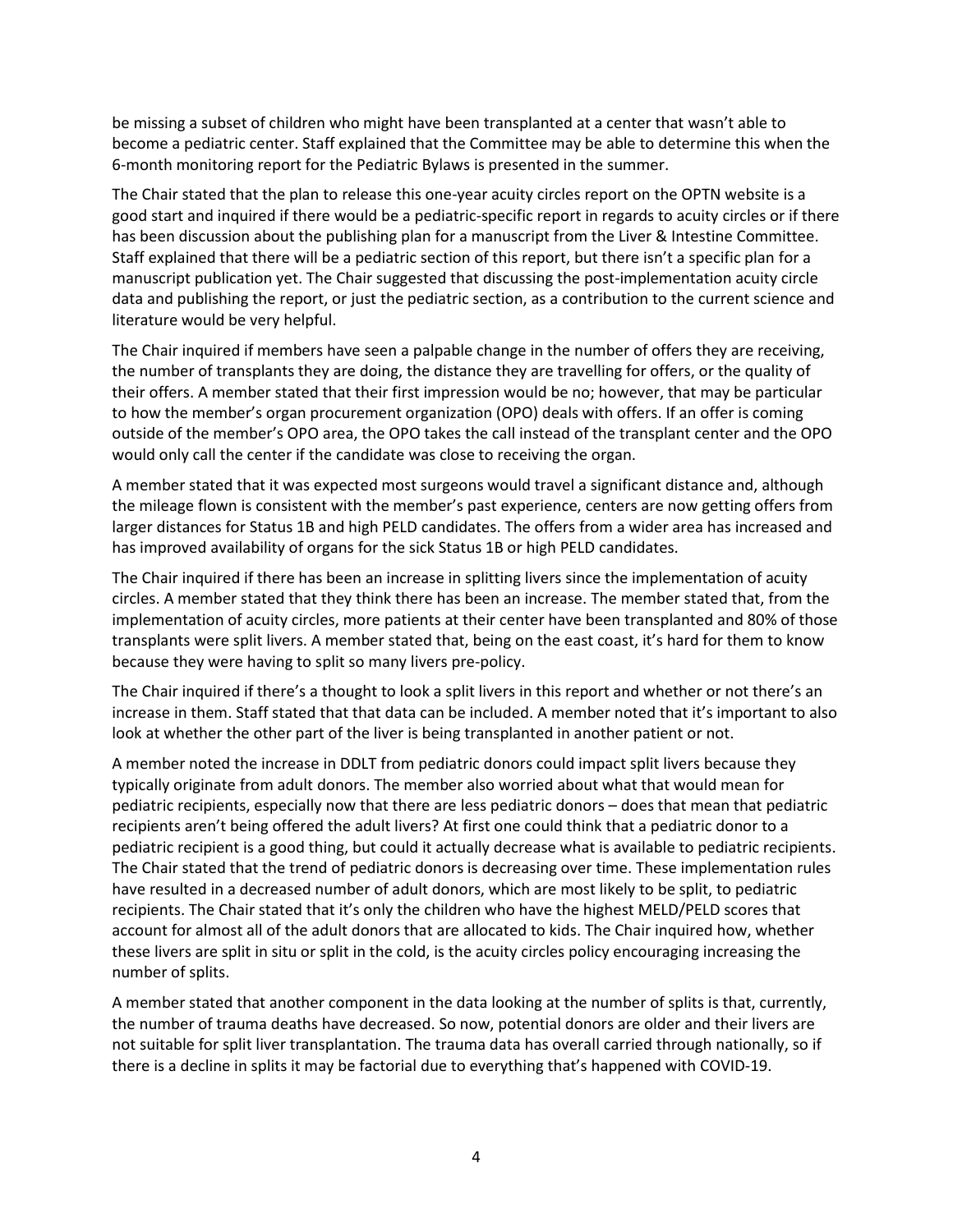A member stated that, presumably, a lot of these splits are larger livers from adults that have been offered to pediatric candidates and the pediatric candidate accepts, but says they only need the left lateral segment and is willing to put the right tri-seg back into the pool. The member inquired if there is any way to look to see if livers are being split the other way around – splits from an offer that was to an adult and the center said they could split it and was willing to give a piece to a pediatric candidate. Staff stated that there has been a split liver variance report looking at the type of split liver transplants and that can be sent to members.

# **5. Review of Liver Committee's Median MELD at Transplant (MMaT) Pediatric Data Request**

The Committee reviewed the Liver Committee's Median MELD at Transplant (MMaT) Pediatric data request and was asked to provide feedback and consensus on the post-public comment change options to this proposal.

# Summary of discussion:

A member inquired about what happens to hepatocellular carcinoma (HCC) adult patients who have gotten exception points – are they ranked below the lab MELD adult candidates, are they categorized the same way as lab MELD adult candidates, or are they ranked with the pediatric group? Staff explained that for an adult donor offer, candidates with a lab MELD/PELD 27, for example, will be ranked before candidates with an exception MELD/PELD 27. The HCC candidates would be in the second group because they have an exception score. Staff continued by stating that there's no distinction based on age, instead it's lab score versus (vs.) exception score at the same MELD/PELD score. The Chair stated that the Committee's major concern is that, if there are such a large proportion of pediatric candidates that have exception scores because PELD doesn't adequately predict their mortality on the waitlist, then the children who are most likely to receive organs from adult donors will suffer some decline in their access to those donors.

The Chair mentioned that, looking at the number of children who are listed, the vast majority of the children with an exception are in the MELD/PELD 29+ category. Although the proportion of the adults with no exception are not significant compared to the number adults on the waitlist, the numbers are enough to displace the majority or all of the children who are listed in those categories by exception. The Chair emphasized that it's not significant to make this change relative to adults, but it is significant to make this change relative to children when comparing the same MELD/PELD groups.

A member noted that the MELD/PELD 33+ group, looking at the exceptions, there are 46 patients in the 0-11 years old category and 11 patients in the adults category. The member mentioned that there's a 4:1 ratio of pediatric patients to adults at those high exception scores and organs that are offered to the lower MELD/PELD scores will be predominately offered to pediatric patients. A member brought up another issue, which is that 83% of organs going to the 0-11 year old patients are coming from pediatric donors and currently only 3% of adults are being transplanted with pediatric organs. There's not very much competition for the organs at the high MELD/PELD scores. The Chair emphasized that the concern was that the adult candidates with no exceptions are going to be ranked ahead of smaller children with exceptions, who constitute the majority of the children listed between 0-11 years old.

The Chair stated that there's fewer pediatric lab candidates than pediatric exception candidates, so it would make sense to rank in the following order, after MELD/PELD and blood type, to stay consistent: pediatric lab candidates, pediatric exception candidates, adult lab candidates, adult exception candidates. The Chair emphasized that it would be more favorable to be consistent across the rankings of lab vs exceptions for adult and pediatric candidates and putting pediatric candidates ahead of adult candidates at a given score would alleviate the majority of concerns that have been raised during public comment.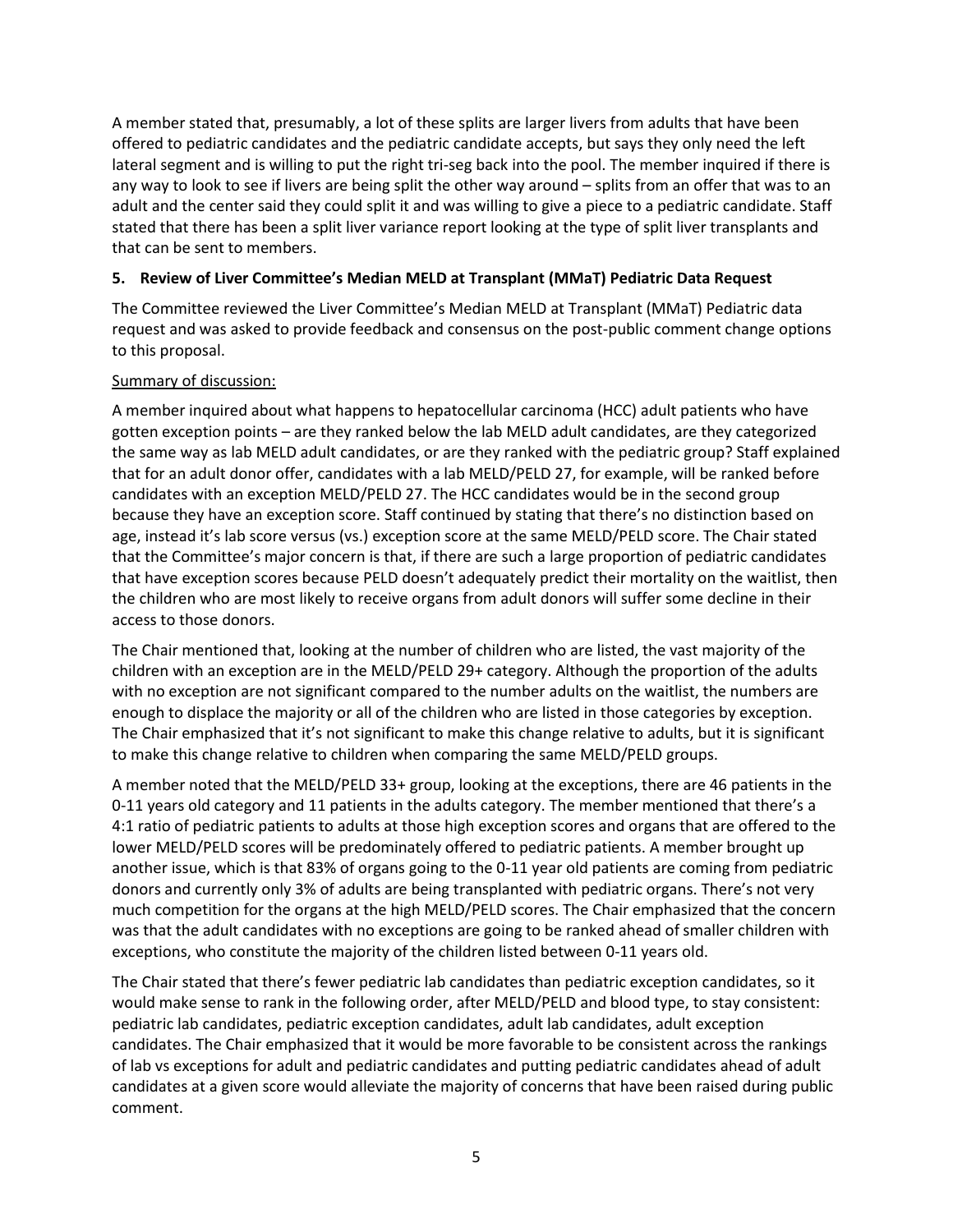A member inquired that there's no reason to think that the mortality risk from a lab PELD 29 is different than an exception PELD 29. The Chair stated that that is correct and, when looking at this data, there are 4 pediatric candidates that are at a lab PELD score above 29 and a larger number of pediatric candidates are at an exception. The Chair emphasized that they would be willing to put the lab ahead of the exceptions scores because the impact upon the pediatric list would be minimal.

A member inquired if there's any data that shows the potential impact on how this change will impact small adults or women. The presenter stated that there wasn't any data that demonstrates this; however, the concept is that if there are small adults on the list and small pediatric candidates are given priority, then there will be a disadvantage to the small women or men. A member concluded that the pros of the suggested change are definite from the data and the cons are conceptual, so the Committee may need to get more information about this to understand the potential disadvantage to the small adult population.

A HRSA representative inquired if this sorting occurs after waiting time on the wait list or if this sorting occurs first and then waiting time is used as a tiebreaker. Staff clarified that one of the necessary changes, as a result of the change in the MMaT calculation, is that the waiting time calculation for exception candidates will now be different than it is for lab candidates. For exception candidates, it will be time since submission of the earliest approved exception. For the lab candidates, it will be time at score or higher. Because these waiting times will be different, it doesn't make sense to compare the two categories and try to sort them by waiting times. Therefore, prior to sorting on those waiting times, the lab vs. exception candidates would be sorted separately and candidates would subsequently be sorted based on waiting time. The HRSA representative pointed out that if there isn't a great deal of difference between waitlist mortality for adult lab vs. exception candidates or pediatric lab vs. exception candidates then absolutely prioritizing each group first could lead to odd disparities in waiting time within each group. The presenter stated that, at least in adults, the lab scores tend to vary frequently and the exception scores tend to be more fixed.

The presenter stated that another argument that has been made is that if there's concern about the pediatric patients with exception scores being disadvantaged then the pediatricians could ask for higher exception scores. However, that feeds into another problem which is that exception scores will just continue to increase. The Chair stated that that's exactly right, especially when it's been messaged to not ask for those higher exception scores after the implementation of the National Liver Review Board (NLRB).

The Chair inquired about the next steps for this feedback. The presenter stated that this has been very helpful and the suggested change has some appeal because it would keep the ranking of pediatric and adult candidates the same. Staff explained that the Liver & Intestine Committee will meet and have discussions regarding the Committee's sentiment and will vote on whether to implement these changes on 4/14/2021. A member inquired if the Liver & Intestine Committee plans on voting with all four options because then there could be a plurality, but that wouldn't accurately capture the sentiment from the Committee. The presenter stated that the Liver & Intestine Committee will have a similar discussion as the Committee had today and then they will vote on two options.

Committee members agreed that the Liver & Intestine Committee should discuss no change to the proposed policy vs. sorting in the following order: pediatric lab, pediatric exception, adult lab, and adult exception.

## **6. Continuous Distribution Update**

The Committee received an update on the progress of the continuous distribution project as it pertains to lung, kidney, and pancreas.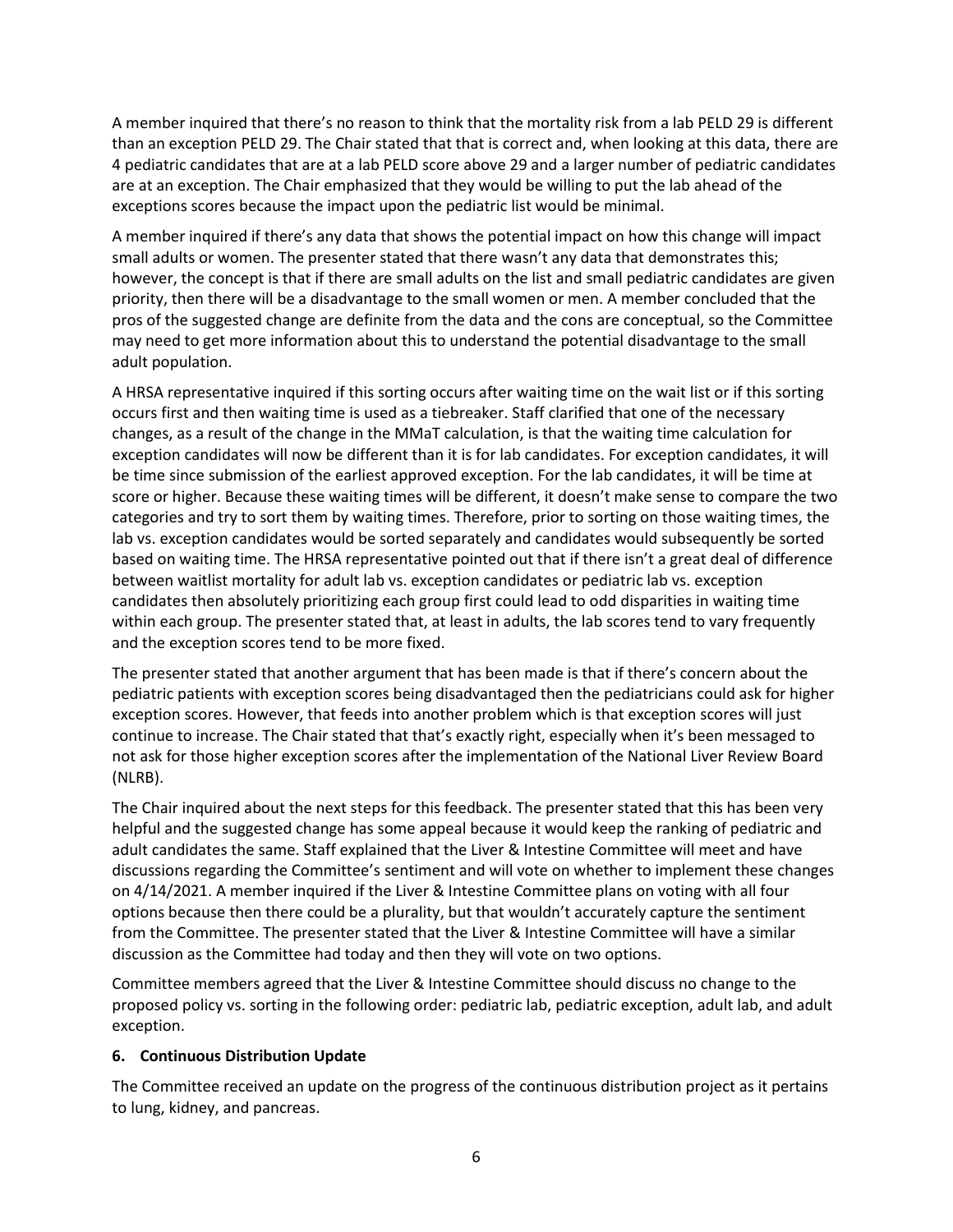Summary of discussion:

# *Lung*

The Chair pointed out that, when talking about the simulated allocation modeling in regards to pediatrics, the term favorable means that the modeling shows favorable results and the term artifact means that the modeling shows negative results. The Chair also inquired if the percent of patients that died by 2 years post-transplant could be including some deaths from the waitlist because it's not death per transplant, it's death overall. Staff mentioned that they would have to defer to their SRTR colleagues on the second question, but in regards to the first point they are definitely aware of it. Staff explained that when they received the results there were really only a few things that were concerning and the increase in post-transplant death was one of them, so this has been discussed.

A member inquired if there's increased death rates in teenagers and if one of the reasons for this may be allowing older organs to be used in this young population. The member continued by stating that excluding those older organs might make the death rate better, but it may also reduce the transplant rate that was a positive from this modeling. Staff said that this is a philosophical question of what is trying to be equalized. Is continuous distribution trying to equalize the number of transplants per candidate year? Number of offers? Staff explained that the Lung Committee didn't come to a conclusion on what they are trying to equalize, but what this data showed them is that the pediatric population is getting more offers allowing them to be more selective, and in turn that would hopefully decrease the post-transplant death rate.

The Chair clarified that the interactive online tool shows what percentage the pediatric priority would need to be weighted in order to effectively put all children ahead on the list. Staff explained that that's correct, and the graph shows that if pediatric priority is weighted 20% then that put kids effectively at the top of the list.

The Chair inquired if the express interest of the Committee is to eliminate pediatric waitlist mortality, then what would that look like with this modeling. Staff explained that pediatric waitlist mortality probably wouldn't get to 0, at least not for lung, but this modeling hasn't been done for other organs. Staff mentioned that it might be possible, but the graph would need to be stretched out in order to see what that level looks like.

The following are considerations for the Committee when analyzing the Lung Committee's modeling:

- Transplants for adolescents increase dramatically under all scenarios
- Post-transplant deaths appear to increase for all under 18 in all scenarios, but the sample size is small, and there is less confidence in this finding
- All metrics among pediatrics were similar whether using 31% or 20% weight for pediatrics
- Few gains in mortality and transplants for pediatrics above 10-15%

The Chair inquired if this was going to be an iterative process where data is evaluated every so many years to see if the weights of attributes are still accurate, or will data just be looked at closely within the first couple of years after implementation to see if weights have to change. Staff explained that the monitoring report for continuous distribution, especially for the first few years, will be a very robust reports since it's such an abrupt change in methodology for allocation. It hasn't yet been decided what the frequency should be in terms of relooking at the weights between the organs. Staff also emphasized that the weights of attributes don't need to be the same between the organs, and they don't think that would be appropriate in this first iteration of continuous distribution.

The Chair stated that the principles that the organs are currently following for pediatrics could be applied, if not the exact weighting. Staff stated that principle of pediatric priority points will be seen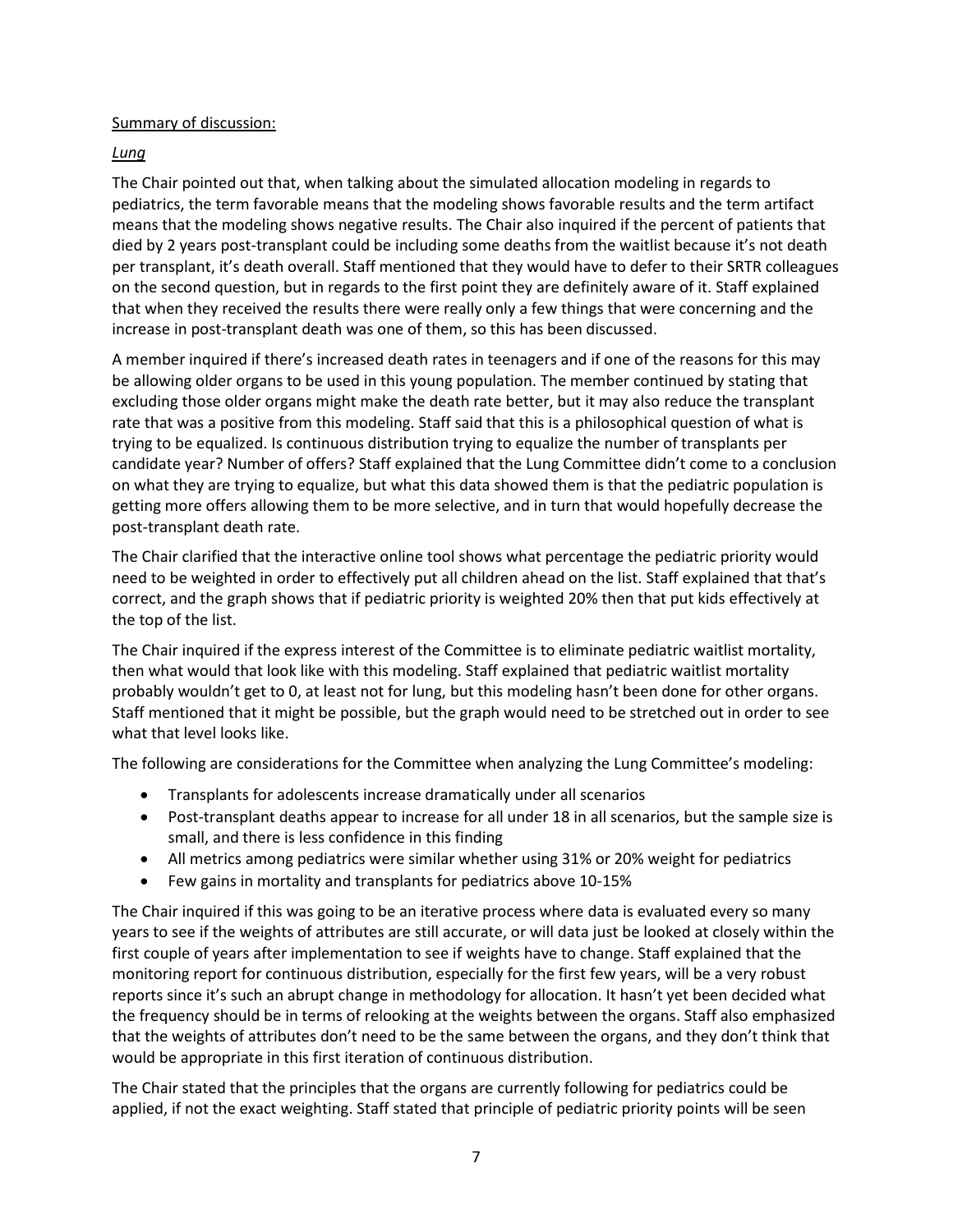across all of the organs, since most organs already give some type of priority to pediatric candidates and those that don't have already expressed interest in including the priority in their model.

# *Kidney-Pancreas*

There were no questions or comments.

# **7. Review of Recent Kidney & Pancreas Changes**

The Committee was provided on update on the implementation delay of the recent kidney and pancreas allocation changes, which eliminated the use of DSA and region in pancreas and kidney allocation policy.

The following policies were implemented on 3/15/2021:

- Eliminate the use of DSA and Region in Pancreas Allocation Policy
- Eliminate the use of DSA and Region in Kidney Allocation Policy
	- $\circ$  Increased priority for pediatric and prior living donor candidates within 250 nautical miles (NM) of the donor hospital
- Addressing Medically Urgent Candidates in New Kidney Allocation Policy
	- o Medical urgency data collection period opened one week prior to implementation
- Distribution of Kidneys and Pancreas from Alaska
- Modifications to Released Kidney and Pancreas Allocation

## Summary of discussion:

The Chair inquired about the main concerns that Health & Human Services (HHS) expressed in order to delay the implementation of these policies. The presenter stated that they believed it was felt that there were some issues with losing local organs. Staff explained that the HHS response and the critical comment is posted on the OPTN website and they will provide the link to members.

The presenter noted that, from their own centers experience, it seems that there are more pediatric offers going out, so that's very good news for pediatric patients in this new system.

## **Upcoming Meetings**

April 21, 2021 (Teleconference)